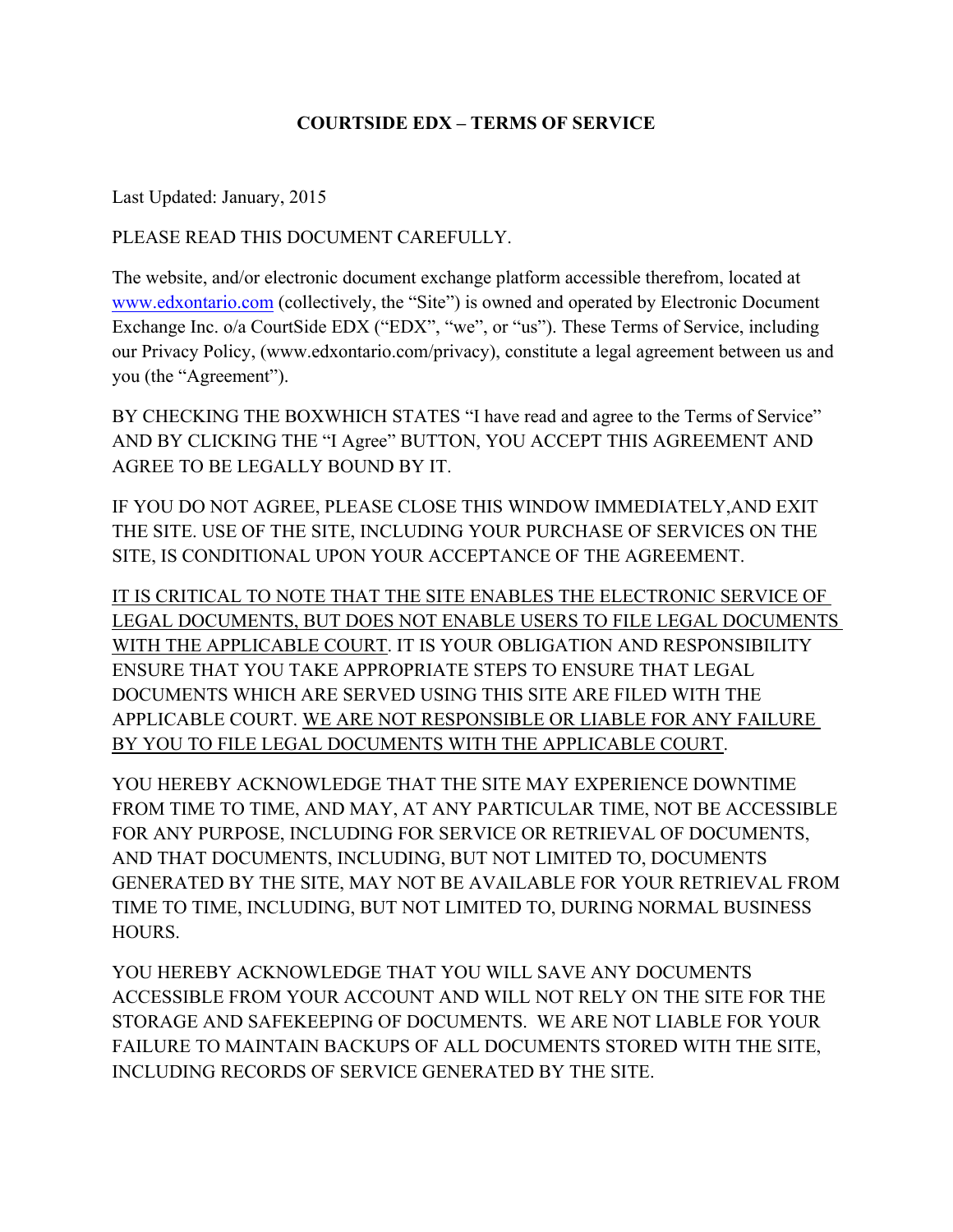YOU HEREBY ACKNOWLEDGE THAT NEITHER THE SITE NOR THE SERVICES (AS SUCH TERMS ARE DEFINED BELOW) CONSTITUTE LEGAL ADVICE. ANY CONTENT OR MATERIALS PROVIDED ON THE SITE ARE FOR INFORMATIONAL PURPOSES ONLY. YOU AGREE TO CONSULT WITH A QUALIFIED LEGAL PROFESSIONAL WITH RESPECT TO ANY LEGAL ISSUES OR CONSEQUENCES OF USING THE SITE OR THE SERVICES, WHETHER PROCEDURAL OR SUBSTANTIVE.

## **1. Limited Licence for Authorized Users**

You are granted a non-exclusive, non-transferable, limited licence to access and use the Site, including the services provided therein (the "Services").

This licence is granted only if you are an Authorized User of the Services. "Authorized User" means:

- a. An individual who has registered for the Site("Individual Subscriber");
- b. A law firm or other organization which has registered forthe site ("Group Subscriber"); or
- c. A partner, employee, independent contractor or agent of any Individual Subscriber or Group Subscriber ("Agents").

Individual Subscribers, Group Subscribers and Agents may be collectively referred to in this Agreement as "Subscribers".

## **2. Registration**

To access the Services, you must first register. In order to register, you must provide us with the following information:

- a. Your first and last names;
- b. Your mailing and billing addresses;
- c. Your mobile number;
- d. Your e-mail address;
- e. If you are a lawyer, your professional registration number (as recorded by the relevant authority in the province in which you practise law), and the name of your firm or organization;
- f. Credit card information, including credit cardnumber, expiry date and security code.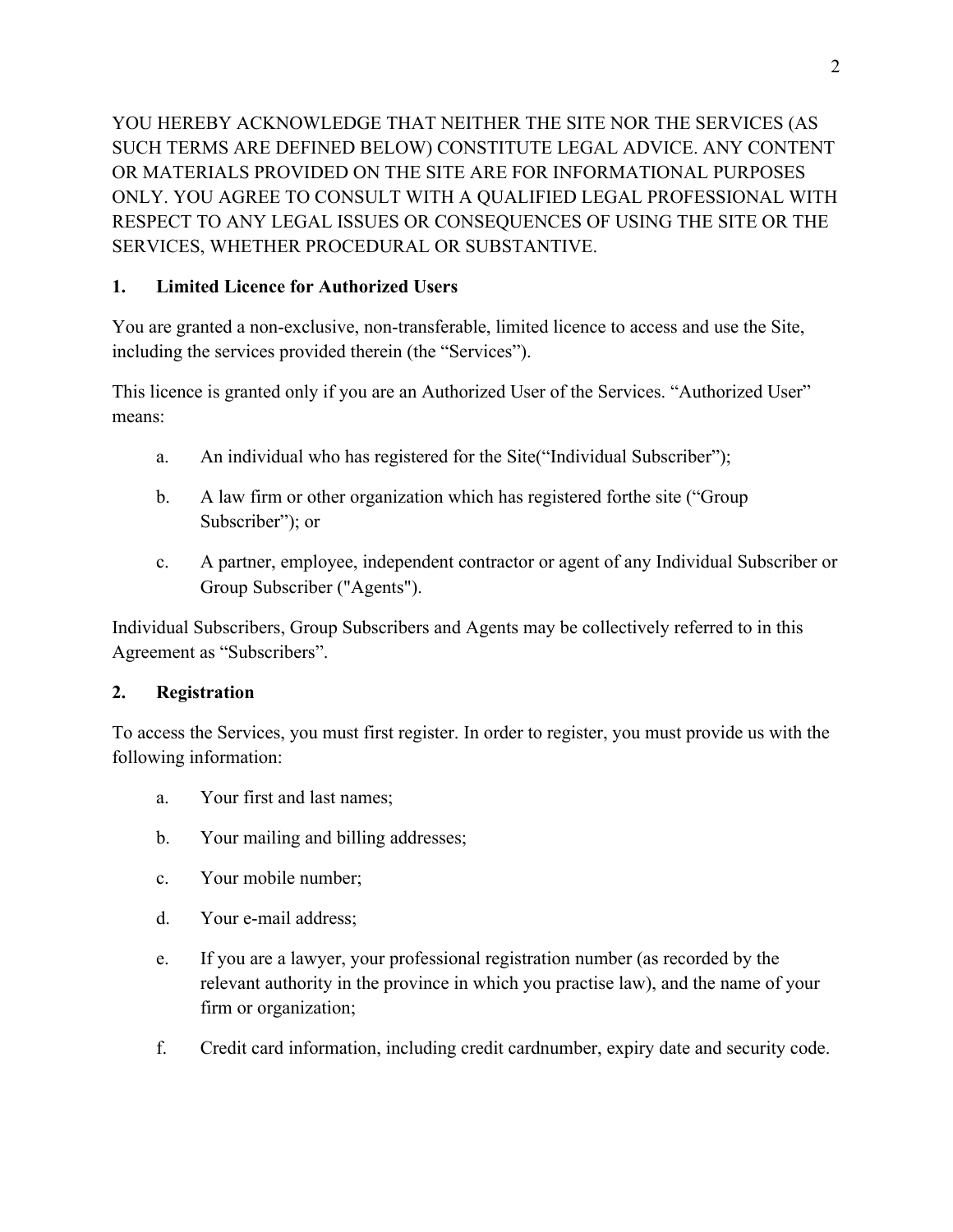The collection and use of the information listed above is subject to our Privacy Policy at [www.edxontario.com/privacy]. Note that credit card information need not be provided during registration if you are a member of a Group Subscriber that has previously been assigned a Firm Verification Code ("FVC"), which is a code created when a Group Subscriber contacts us to subscribe to the Services. During this sign-up process, the Group Subscriber provides us with credit card information for billing and verification purposes, and the collection and use of such information is also subject to our Privacy Policy www.edxontario.com/privacy.

Once you have registered for the Services, you agree that your name, and/or postal code, and/or law firm (if applicable) will be searchable by any of the Subscribers. IF YOU DO NOT AGREE WITH THE FOREGOING CONDITION OF USE, AND DO NOT WISH FOR YOUR NAME TO BE SEARCHABLE THROUGH THE SITE, THEN PLEASE DO NOT REGISTER FOR THE SERVICES.

#### **3. Passwords**

As part of the registration process, you will be asked to create a password.You are responsible for maintaining the confidentiality of your password, and are responsible for all activities that occur under your password. You must notify us immediately of any unauthorized use of your password or any other breach of security, and should ensure that you exit from your account at the end of each session. We are not liable for any loss or damage arising from your failure to protect your password.

#### **4. Membership Plans**

During the registration process, you will be asked to subscribe to a membership plan, to which the following terms apply:

- a. The prices indicated are exclusive of all applicable taxes;
- b. Subscribers with paying membership plans will be charged monthly starting on the day the subscription was initially created and the first day of each month thereafter Sign-ups that take place in the middle of a month will be charged on a pro-rata basis according to the remaining days in the month after sign-up, inclusive of the sign-up day;
- c. No refunds or credits will be issued for partial months of service;
- d. Membership plans can be changed at any time in the Account Settings section of the site. Changes from one type of plan to another type of plantake effect at the beginning of the next calendar month. For the remainder of a calendar month in which a change is made, you will be charged for monthly fees and individual services based on the pre-change plan.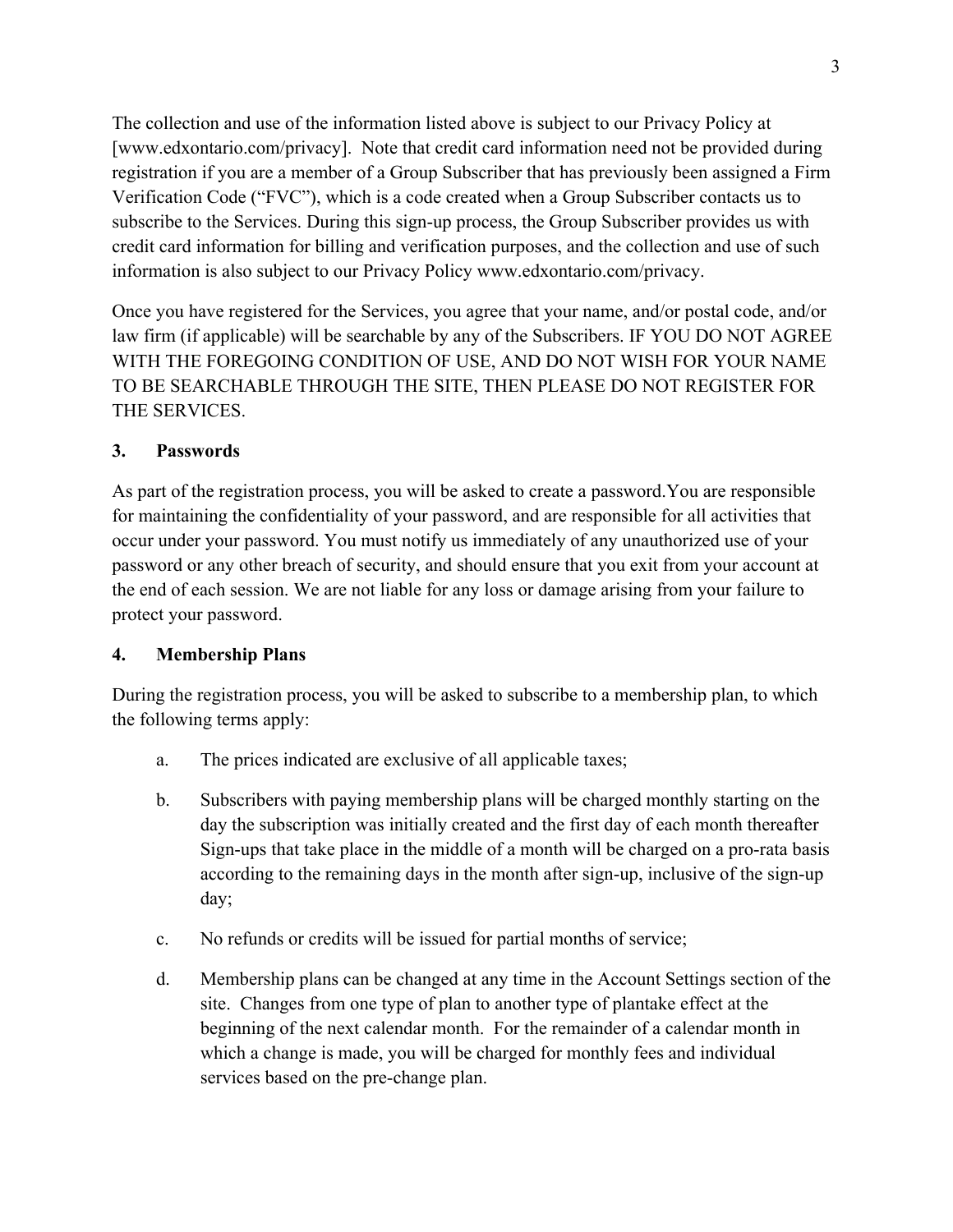e. All prices are subject to change upon notice. Such notice may be provided by an email message from us to you, or in the form of an announcement on the Site.

## **5. Cancellation and Termination**

The Agreement begins on the date you first register for the Services, and continues until terminated in accordance with the provisions hereof.

You may terminate the Agreement by cancelling your subscription with 30 days' notice by sending an e-mail to support $(\partial_t)$ edxontario.com.

We may unilaterally terminate the Agreement at any time, and may suspend, disable, or delete your password, account (or any part thereof) or use of the Site, for any reason, including, without limitation, if we believe that you have violated or acted inconsistently with the letter or spirit of the Agreement.

Upon cancellation of your subscription or termination of this Agreement, we reserve the right to retain all personal information provided by you during the registration process, subject to applicable privacy laws.

Even after the Agreement is terminated, paragraphs 3, 6, 9, 10 and 11 continue to survive and be of full force and effect.

#### **6. Restrictions**

You agree that you will not use the Site or the Services in any manner which may be detrimental to us, including, but not limited to, any of the following:

- a. Using the Site or the Services in any manner which may infringe any intellectual property rights, or in any manner which is unlawful or offensive, including (but not limited to) libelous, defamatory, pornographic or obscene;
- b. Reverse engineering, decompiling, disassembling or otherwise tampering with the Site or the Services;
- c. Using the Site or the Services to upload, post, host or transmit unsolicited bulk emails, self-replicating computer programs, or any code of a destructive or malicious nature; or
- d. Misrepresenting your identity in registering for or using the Site, tampering in any way with another user's account, or performing any action whatsoever that is or could be construed as an attempt to misrepresent the identity of the user serving the document, the identity of the recipient of the document, or the contents of the document being served.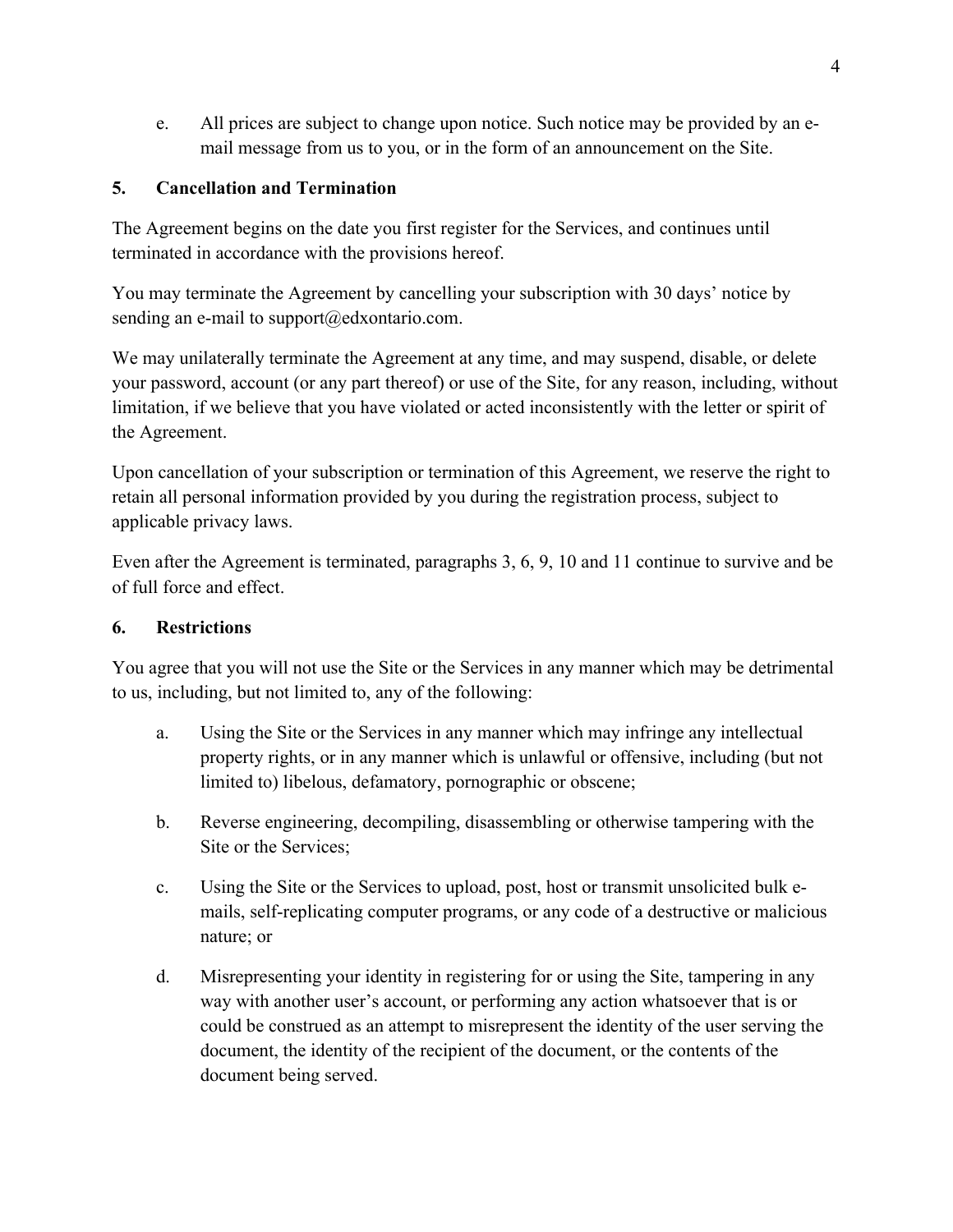### **7. Documents Uploaded to Site**

You acknowledge that any and all documents uploaded to the Site may be accessed by us from time to time for the purposes of testing, maintaining and verifying information regarding the Services including, but without limitation, the delivery and content of the Services, or otherwise ensuring the proper functioning of the Services. For this reason, you acknowledge that any documents you upload to the Site may not remain confidential. You acknowledge that you have no greater expectation of privacy for documents uploaded on this site as you would for documents filed at a court, which are in the normal course a matter of public record.

#### **8. Changes to Terms of Service**

We may amend the Agreement from time to time. We will notify you of any such amendments by posting an updated version of the Agreement on the Site. You are responsible for checking for any such changes. Your continued use of the Services after any such changes means that you agree to be bound by such changes.

#### **9. Limitation of Liability**

IN NO EVENT WILL EDX, ITS AFFILIATES, AGENTS, LICENSORS, SUPPLIERS, OR ANY OF THERESPECTIVE DIRECTORS, OFFICERS, AGENTS OR EMPLOYEESTHEREOF (THE "EDX PARTIES") BE LIABLE FOR ANY DAMAGES ARISING OUT OF OR IN CONNECTION WITH THE USE OF THE SITE OR THE SERVICES. THIS IS A COMPREHENSIVE LIMITATION OF LIABILITY THAT APPLIES TO ALL DAMAGES OF ANY KIND, HOWSOEVER CAUSED, INCLUDING (WITHOUT LIMITATION) COMPENSATORY, DIRECT, INDIRECT OR CONSEQUENTIAL DAMAGES, LOSS OF DATA, INCOME OR PROFIT, LOSS OF OR DAMAGE TO PROPERTY AND CLAIMS OF THIRD PARTIES, EVEN IF THE EDX PARTIES, OR ANY OF THEM, HAVE BEEN ADVISED OF THE POSSIBILITY OF SUCH DAMAGES OR CLAIM.

IN PARTICULAR, WITHOUT LIMITING THE GENERALITY OF THE FOREGOING, IN NO EVENT WILL ANY OF THE EDX PARTIESBE LIABLE FOR ANY DAMAGES ARISING OUT OF ANY OF THE FOLLOWING:

- A. YOUR FAILURE TO FILE COPIES OF ANY DOCUMENTS WHICH HAVE BEEN SERVED USING THE SITE WITH THE APPLICABLE COURT;
- B. YOUR FAILURE TO ENSURE THAT ANY INFORMATION RELATED TO DOCUMENTS SERVED IS PROPERLY ENTERED BY YOU ON THE SITE;
- C. YOUR FAILURE TO PROPERLY IDENTIFY THE MEMBER OR SUBSCRIBER TO WHOM YOU ARE SERVING DOCUMENTS;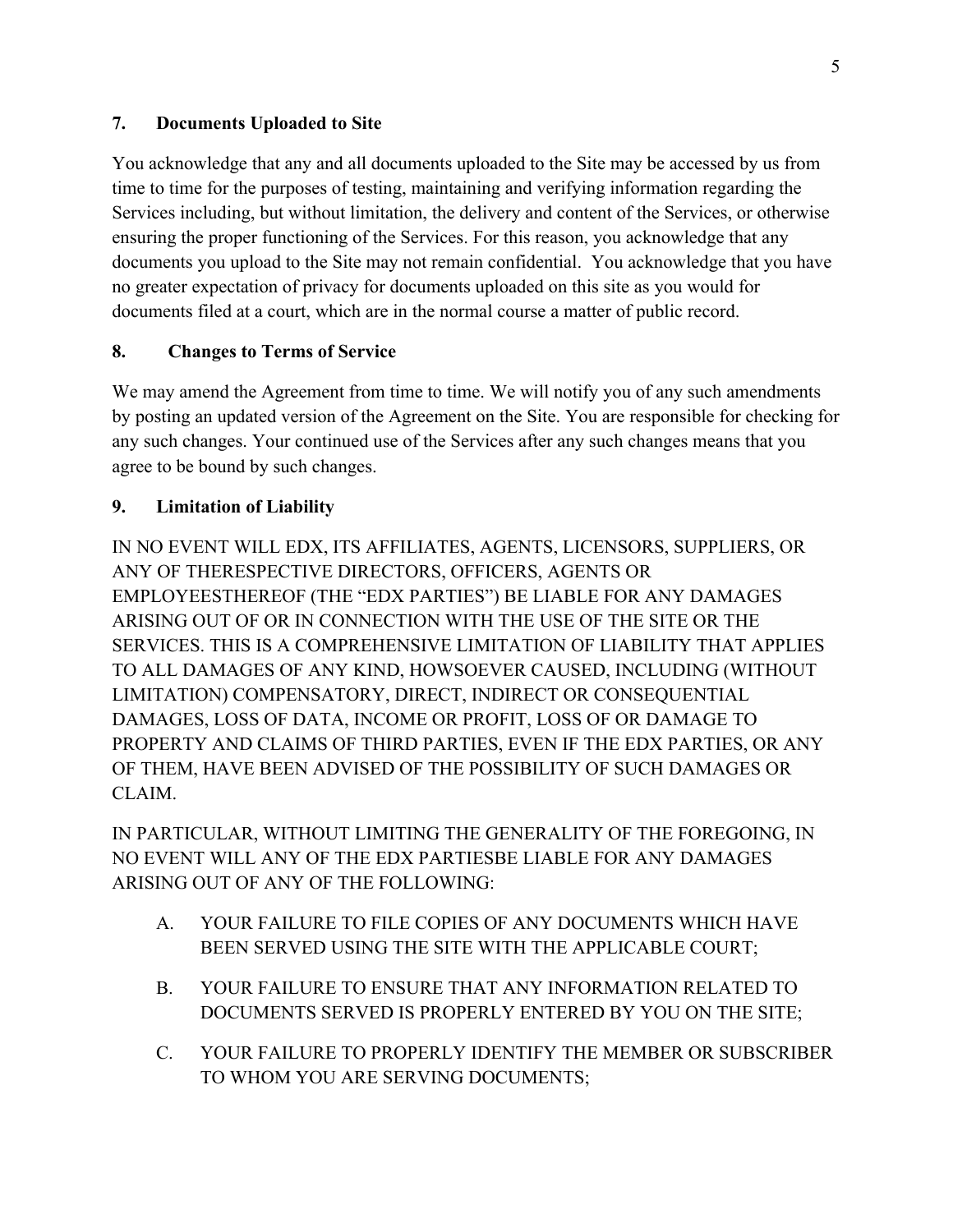- D. YOUR FAILURE TO ENSURE THAT ANY DOCUMENTS WHICH HAVE BEEN UPLOADED TO THE SITE ARE NON-CONFIDENTIAL AND MEANT TO BE PUBLICLY AVAILABLE;
- E. FAILURE OF THE APPLICABLE COURT TO ACCEPT DOCUMENTS FOR FILING WITH THE RECORD OF SERVICE GENERATED BY THE SITE;
- F. USE OF OR INABILITY TO USE THE SITE AND/OR THE SERVICES; OR
- G. TECHNICAL PROBLEMS WITH THE SITE AND/OR THE SERVICES, INCLUDING, BUT NOT LIMITED TO VIRUSES, DATA CORRUPTION, TRANSMISSION ERRORS, INSUFFICIENT BANDWIDTH, ILLEGAL HACKING OF THE SITE, DENIAL OF SERVICE ATTACKSOR ANY OTHER INTERRUPTION TO ACCESS TO THE SITE OR THE SERVICES.

IN ANY EVENT, OUR LIABILITY TO YOU FOR ALL LOSSES, DAMAGES, INJURIES, AND CLAIMS OF EVERY KIND WILL NOT BE GREATER THAN THE AMOUNT YOU PAID IN RESPECT OF THE TRANSACTION OR TRANSACTIONS DIRECTLY RELATING TO THE ALLEGED LOSSES, DAMAGES, INJURIES OR CLAIMS OF ANY KIND.

IN ANY EVENT, YOU HEREBY AGREE TO TAKE ALL SUCH STEPS AS MAY BE NECESSARY OR REASONABLE TO MITIGATE ANY FAILURE OT THE SITE TO DELIVER THE SERVICES IN ACCORDANCE WITH THE INTENDED FUNCTIONALITY OF THE SITE.

# **10. Disclaimer**

THE SITE AND THE CONTENTANDMATERIALS THEREON (INCLUDING THE SERVICES)ARE PROVIDED ON AN "AS IS, WHERE IS" BASIS. WE MAKE NO, AND DISCLAIM ALL, REPRESENTATIONS, WARRANTIES OR CONDITIONS, EITHER EXPRESS OR IMPLIED, OR ARISING BY STATUTE, USAGE OR TRADE, CUSTOM OR OTHERWISE, OF ANY KIND WITH RESPECT TO THE SITE, THE SERVICES ORTHE CONTENT, INCLUDING, BUT NOT LIMITED TO, MERCHANTABILITY, NON-INFRINGEMENT OF THIRD PARTY RIGHTS AND FITNESS FOR A PARTICULAR PURPOSE, AND WE MAKE NO WARRANTY AS TO THE ACCURACY OR COMPLETENESS OF ANY RESULTS THAT MAY BE OBTAINED FROM YOUR USE OF THE SITE AND/OR THE SERVICES. WE DO NOT GUARANTEE THAT THE SITE OR THE SERVICES WILL BE SUFFICIENT OR APPROPRIATE FOR EVERY USER.

# **11. Indemnity**

You agree at all times to indemnify, defend and hold harmless the EDX Parties against all actions, proceedings, costs, claims, damages, demands, liabilities and expenses whatsoever